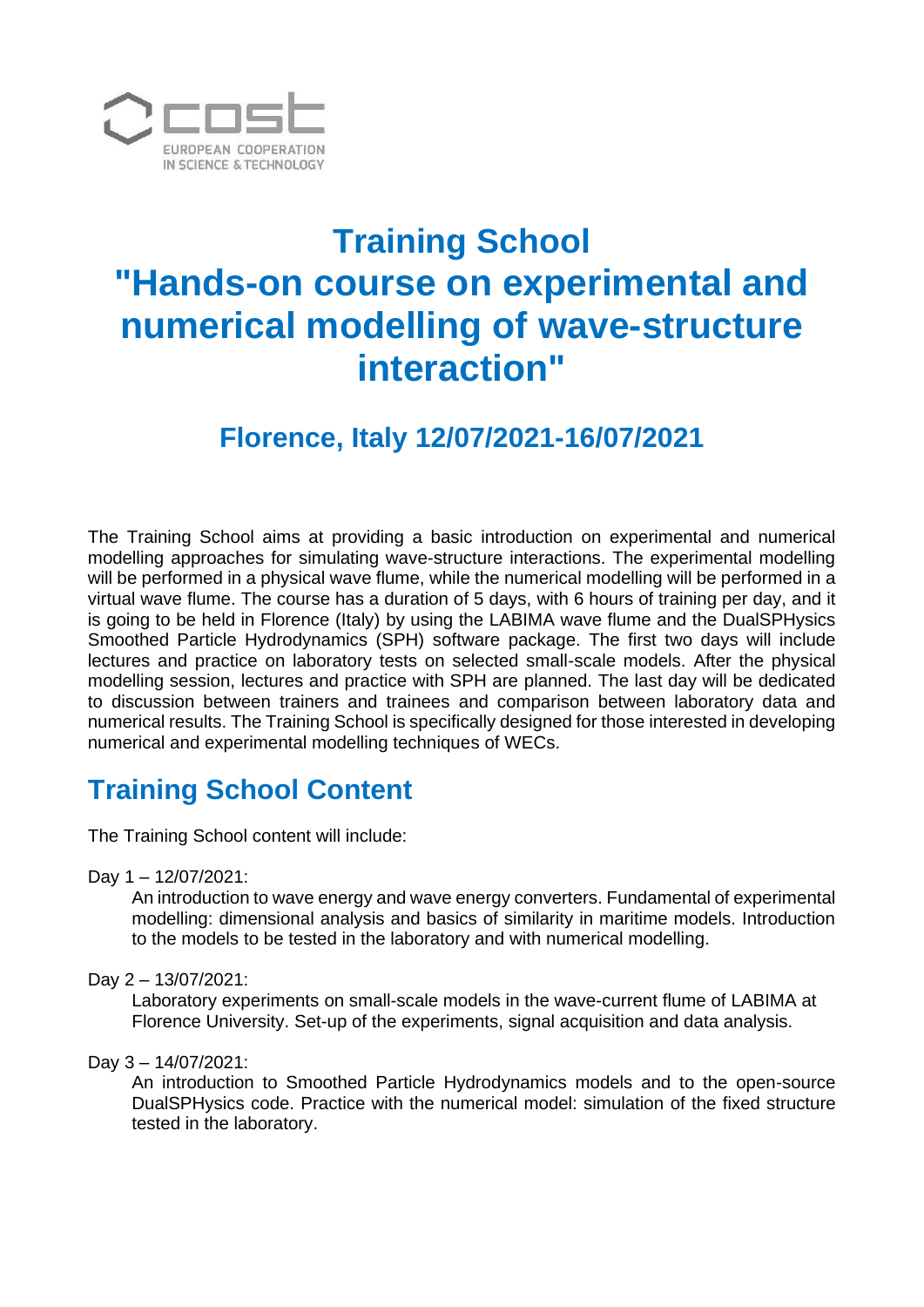#### Day 4 – 15/07/2021:

Validations and applications of DualSPHysics on coastal engineering and simulating different type of WECs. Practice with the numerical model: simulation of the floating moored structure tested in the laboratory.

Day 5 – 16/07/2021:

Experimental measurements vs numerical measurements, data analysis and follow-up.

## **Training School Tutors**

- Prof. Lorenzo Cappietti, University of Florence, Italy
- Dr. Irene Simonetti, University of Florence, Italy
- Eng. Andrea Esposito, University of Florence, Italy
- Dr. Matt Folley, Queen's University, Belfast, Northern Ireland
- Prof. Moncho Gomez Gesteira, Universidade de Vigo, Spain
- Prof. Alejandro J.C. Crespo, Universidade de Vigo, Spain
- Dr. José M. Domínguez, Universidade de Vigo, Spain
- Dr. Corrado Altomare, Universitat Politècnica de Catalunya, Spain

#### **Venue**

Laboratory of Maritime Engineering – LABIMA – School of Engineering, Via di Santa Marta 3, 50139, Florence, Italy.

# **Funding Application Details**

Applicants are invited to apply for WECANet financial support towards travel expenses and subsistence cost incurred to attend this course. Early Stage Researchers and PhD students in wave energy are eligible to apply for a financial support as trainee in order to participate to the WECANet Training School.

Eligible Trainees are:

- Trainees from COST Full Members / COST Cooperating Member
- Action MC Observer from NNC
- Trainees from Approved European RTD Organizations.

More details for the COST Action support can be found in the COST [Action](https://d4fe6227-29fc-4074-8cf8-92b8f287bb57.filesusr.com/ugd/493ce7_517b93e8f13d4e7fbaeaea7b5de31770.pdf) [Vademecum.](https://d4fe6227-29fc-4074-8cf8-92b8f287bb57.filesusr.com/ugd/493ce7_517b93e8f13d4e7fbaeaea7b5de31770.pdf) Trainees can claim their reimbursement after verified attendance at the course, in person. WECANet will provide financial support for attending this Training School to a total of 10 trainees.